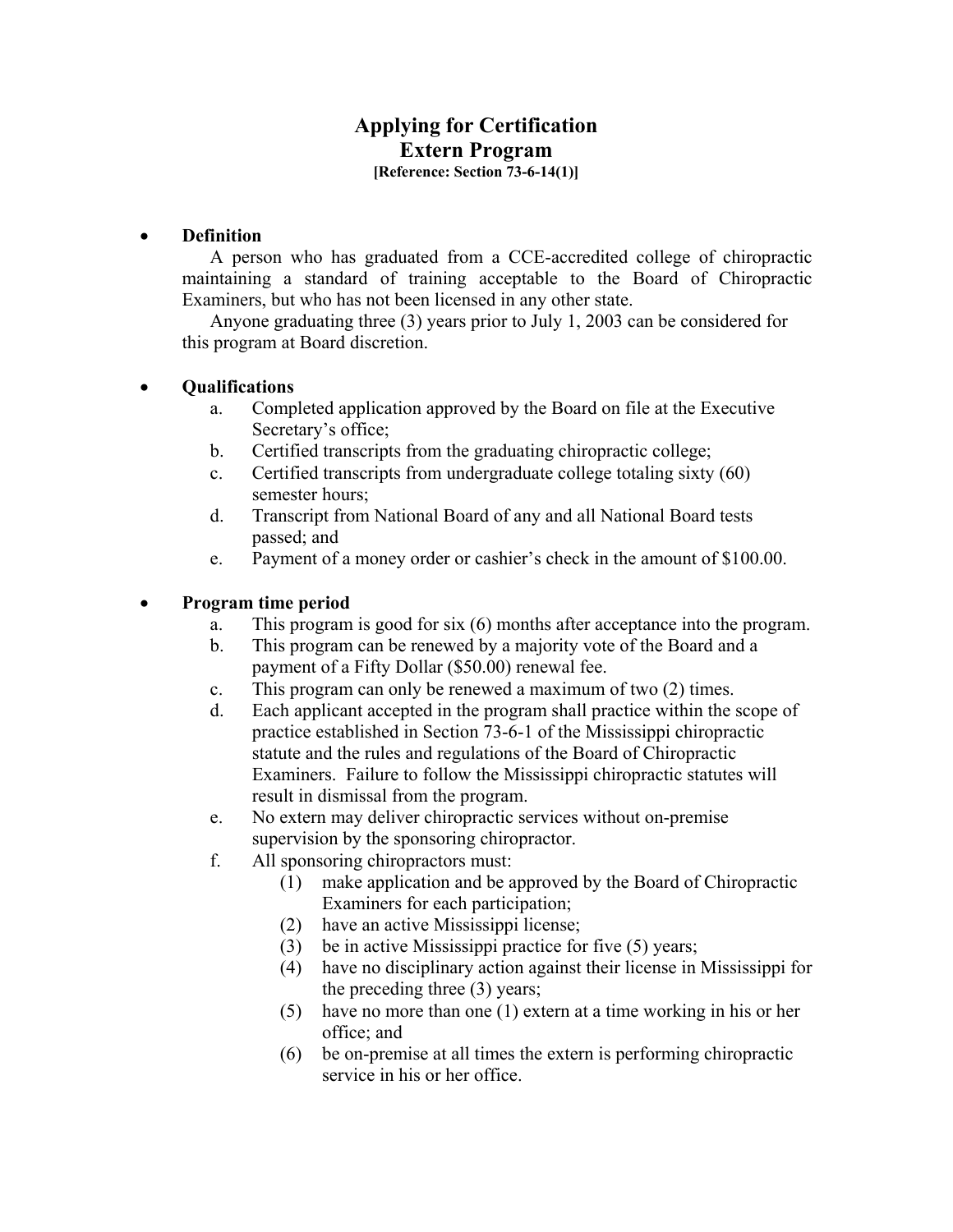# **MISSISSIPPI STATE BOARD OF CHIROPRACTIC EXAMINERS P. O. DRAWER 775 LOUISVILLE, MS 39339**

**Phone: 662.773.4478 Fax: 662.773.4433** 

| <b>Extern/Associate Application</b><br><b>No Refunds</b><br>This is a permanent record, write plainly or type.<br>Name of doctor with whom you are working: |                                                                                                         |  | <b>PHOTO</b><br><b>UN-RETOUCHED</b><br><b>SHOWING</b><br><b>HEAD-SHOULDERS</b><br><b>FRONT VIEW</b><br>(2'' X 2'') |  |
|-------------------------------------------------------------------------------------------------------------------------------------------------------------|---------------------------------------------------------------------------------------------------------|--|--------------------------------------------------------------------------------------------------------------------|--|
|                                                                                                                                                             |                                                                                                         |  |                                                                                                                    |  |
|                                                                                                                                                             |                                                                                                         |  |                                                                                                                    |  |
|                                                                                                                                                             |                                                                                                         |  |                                                                                                                    |  |
|                                                                                                                                                             |                                                                                                         |  |                                                                                                                    |  |
|                                                                                                                                                             |                                                                                                         |  |                                                                                                                    |  |
|                                                                                                                                                             |                                                                                                         |  |                                                                                                                    |  |
|                                                                                                                                                             | 6. Account for all time and residence since graduation: _________________________                       |  |                                                                                                                    |  |
|                                                                                                                                                             | 7. What undergraduate college(s) have you attended? ____________________________                        |  |                                                                                                                    |  |
|                                                                                                                                                             | 8. From which chiropractic college did you graduate? ___________________________<br>Date of graduation: |  |                                                                                                                    |  |
|                                                                                                                                                             | 9. Do you hold a chiropractic license in any state? Yes No                                              |  |                                                                                                                    |  |
|                                                                                                                                                             | 10. Have you had 40 clock hours in x-ray operation and 40 hours in interpretation? Yes                  |  | N <sub>0</sub>                                                                                                     |  |
|                                                                                                                                                             | 11. Have you ever been refused a license by any Examining Board? Yes No                                 |  |                                                                                                                    |  |